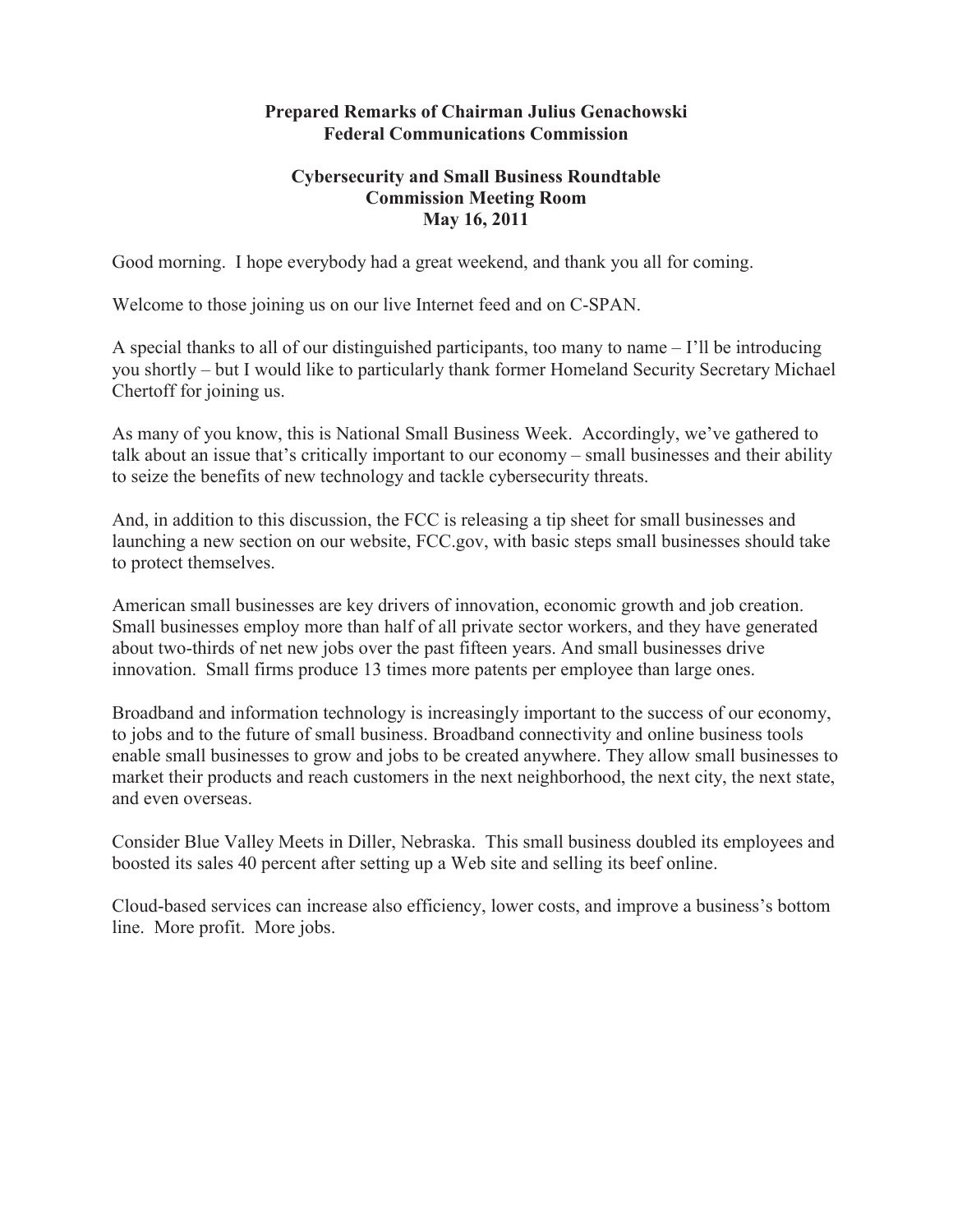A recent study found that having a broadband connection makes a \$200,000 a year difference in median annual revenues for businesses, by helping them reach new markets and increasing productivity.

While the opportunities of broadband are real, so are the challenges.

We face a deployment gap. Not every small business can get broadband. That's why we're modernizing our Universal Service Fund to help ensure all Americans are connected.

We face a spectrum gap. Demand for spectrum – fueled by smartphones and tablets – will soon outstrip supply. This matters to small businesses who want to use mobile to communicate internally – for example, with sales reps – or externally, helping people order products using mobile broadband. That's why we're working with Congress to authorize voluntary incentive auctions.

We've convened this roundtable today to discuss one of the biggest challenges our country faces – both for business and for our national security: the growing threats to cybersecurity.

Almost two years ago, the President declared that securing cyberspace was a vital strategic goal of the United States. Last week the White House delivered a roadmap to Congress on how to better protect the nation's infrastructure and critical U.S. industries from cyber threats. This afternoon, there will be another announcement on government-wide cybersecurity strategy.

I'd like to acknowledge the Administration's Cybersecurity Coordinator, Howard Schmidt, for his outstanding leadership, and many others like the leadership at DHS who have ensured crossgovernment collaboration on this critical topic.

Congress has also been actively considering legislative proposals that would include increased information sharing between the government and private sector.

It's vital that small business be in the cybersecurity equation. In many respects, small businesses have the most to gain from the Internet. But small businesses that don't take protective measures are particularly vulnerable targets for cybercriminals.

A recent Symantec study found that American small businesses lose billions annually to cyberattacks, and 74% of small and medium businesses reported being affected by cyber attacks in the past 12 months. The average cost of each cyber attack to small and medium sized businesses is nearly \$200,000. In a moment you'll hear from a local businessman, Maurice Jones, who will talk about how a cyber criminal hurt his construction business.

Small businesses also often struggle to protect the confidential data of their customers. 42% of small and medium businesses surveyed reported the loss of confidential or private data in the